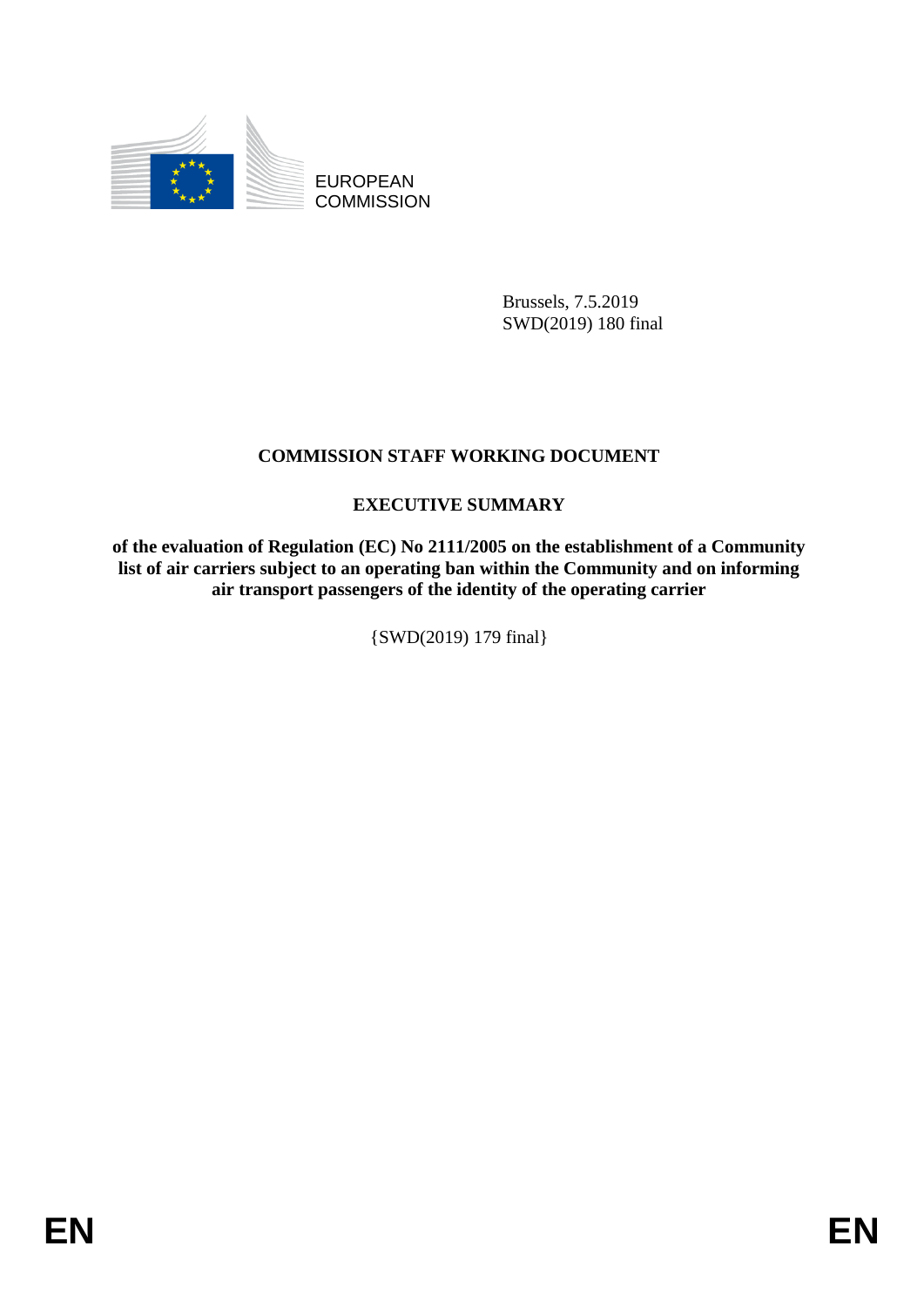## EXECUTIVE SUMMARY

Regulation (EC) No 2111/2005 lays down rules on the establishment and publication of a Union's list of air carriers which, for safety reasons, are subject to an operating ban in the Union, and on informing air passengers of the actual identity of the operating air carrier. The Regulation sets up common criteria for consideration of an operating ban at Union's level. Its overall aim is to ensure a high level of protection for passengers from safety risks.

This evaluation aims to assess whether the overall objectives of the Regulation were met. To do so, the evaluation examines five criteria: the relevance of the Regulation, its effectiveness, efficiency, its coherence with the other relevant legislation, and the added value of the Union's intervention.

In the evaluation of the Regulation's relevance, the conclusion was reached that the intervention of the EU was necessary at the time of its adoption and it is still necessary now. In particular, individual measures such as national bans would still be insufficient in providing a uniform and efficient reaction to the risks arising from the operations of unsafe air carriers in the EU and outside of the EU. New instruments at EU level have been adopted (Part-TCO), which reinforce the EU international air safety system with a preventive scrutiny and complement the Air Safety List measures. However, the Air Safety List Regulation remains the only safety-enforcement means at the disposal of the EU with a worldwide scope of action and thus affording higher protection of EU passengers by extending it to flights conducted outside of the EU.

In the assessment of the effectiveness, the evaluation examined whether the Regulation has been effective in keeping unsafe airlines outside of the EU airspace, and in informing passengers, travelling both inside and outside of the EU, about safety status of their operating air carrier. It was ascertained that its preventive and dissuasive effects have contributed to enhancing aviation safety globally.

The efficiency analysis assessed to what extent the costs incurred by the implementation of the Regulation are proportional to the results achieved. The results suggest that the costs incurred in relation to the implementation of the Regulation are largely outweighed by the benefits it brings. In addition, the Air Safety List has proved its efficiency in identifying the right targets of such technical assistance.

The Regulation is coherent with other European Union legislation and instruments, notably with the SAFA Programme and the EASA TCO authorisation system. The interaction between those instruments could however be fine-tuned, in particular to avoid duplication and better exploit synergies. Also, the Air Safety List Regulation enlarges the scope of the passenger rights regulation, as regards the right of reimbursement or re-routing when an air carrier becomes subject to an EU ban.

Finally, the evaluation identified several areas where the adoption of the Regulation brought a strong added value compared to the pre-existing situation. This is also attributable to the much stronger Union-level influence over the safety of third country air carriers and third countries'